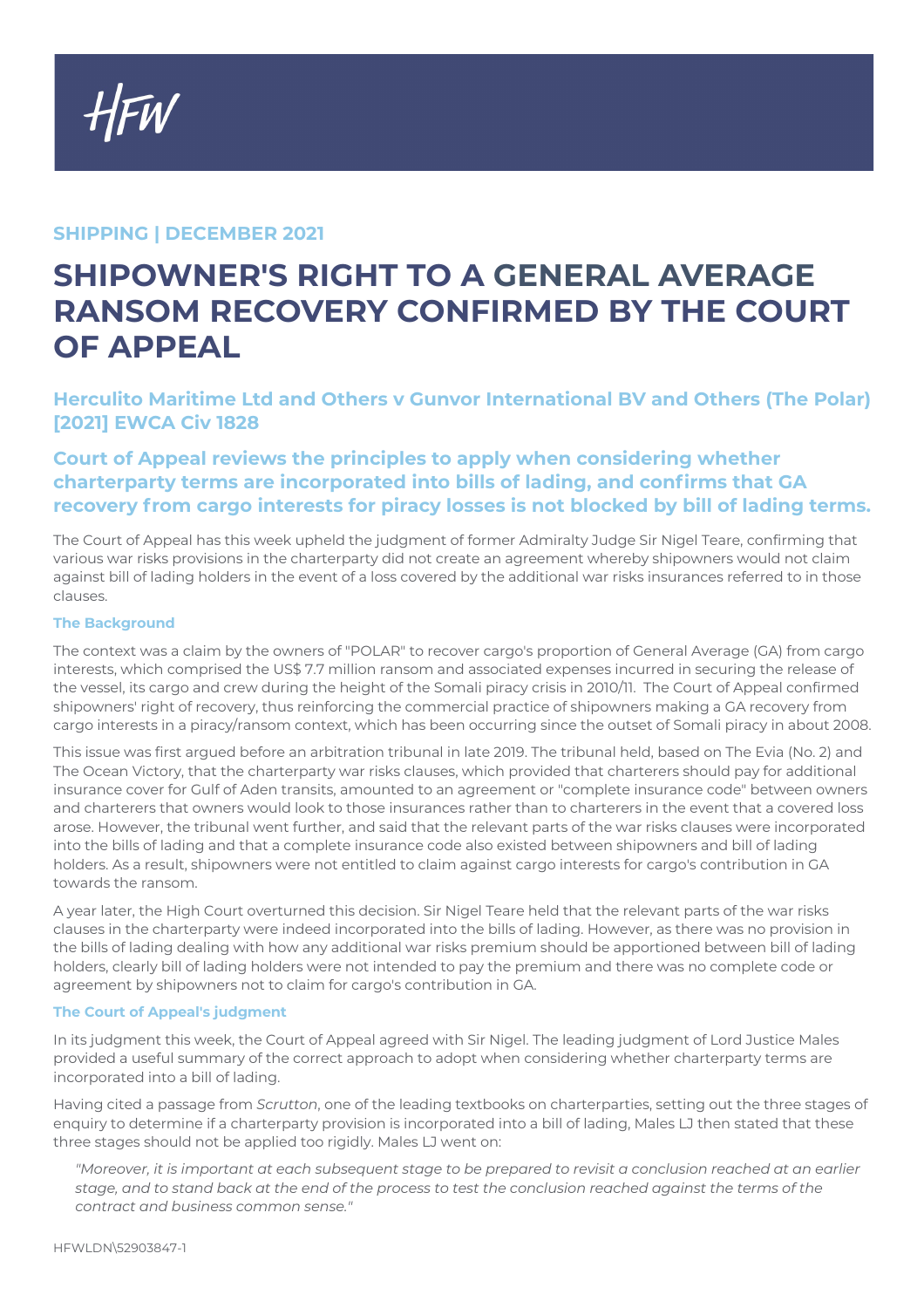This is the so-called "iterative" approach referenced by the English Courts in previous cases. Therefore, until the end of the process, any conclusion could be no more than provisional or prima facie.

The Court therefore first considered whether the charterparty contained an agreement by the shipowner not to seek a general average contribution from the charterer in the event of a ransom payment to pirates seizing the vessel in the Gulf of Aden. If no such agreement existed, there would be nothing of relevance to be incorporated into the bills. Males LJ made no finding on this, instead adopting a prima facie conclusion that such a code did exist on the basis that it was implicit in what the parties to the charterparty had agreed.

Males LJ then went on to consider whether that agreement was incorporated into the bills of lading in such a way that the shipowner also agreed not to seek a contribution from the bill of lading holders, approaching the question in stages.

First, the incorporating words in the bills of lading ("all terms and conditions, liberties and exceptions") were wide enough to include the war risks and Gulf of Aden clauses in the charterparty. However, it was doubtful whether they were wide enough to cover any agreement which is implicit from the charterparty's express terms considered as a whole. Therefore, if the Court was to find that the bills of lading contained an agreement as between shipowners and bills of lading holders, that must be because the express terms of the charterparty which are incorporated into the bills demonstrate that the same (or an equivalent) agreement was intended to apply also under the bills of lading.

Males LJ held that the provision for the charterer to pay for the additional war risks and K&R insurance was directly relevant to the carriage and discharge of the cargo. He then reached a *prima facie* finding that that part of the additional war risks and Gulf of Aden clauses was incorporated into the bill of lading contracts.

As a next step, Males LJ considered whether the word "charterer" in those clauses as incorporated into the bills should be manipulated to read "bill of lading holder". For many of the same reasons as had been relied on in the High Court, he rejected this approach.

Males LJ then observed that, on the basis of his prima facie conclusions about incorporation and manipulation, since the clauses as prima facie incorporated impose no liability on the bill of lading holders, it was necessary to consider whether their incorporation in the bills of lading serves any useful purpose. If not, then applying the iterative approach, the issue of incorporation would need to be revisited as there may be no point in incorporating a term which has no effect. Males LJ found that the clauses record the basis on which the shipowner has agreed in the bill of lading contract that the voyage will be via Suez and the Gulf of Aden (i.e. the insurances). This is a useful purpose.

With the terms of the bills of lading now identified, Males LJ moved on to consider what he described as "the ultimate question in this appeal", namely whether the bills excluded liability on the part of the bill of lading holders to pay cargo's contribution in GA in the event the vessel encountered a peril insured under any of the insurances.

At this stage, the judge noted that if the parties had intended that the bill of lading holders should not be liable in GA in the event of a pirate attack in the Gulf of Aden, they could have said so. Instead, cargo interests had to argue that there was an *"implicit understanding to this effect to be inferred (on the cargo owners' case) by reference to complex arguments concerning the incorporation of charterparty terms into a bill of lading contract"*. Males LJ referred to the presumption arising from previous cases that no party to a contract intends to abandon its remedies arising by operation of law unless clear express words are used. There were no such clear express words in this case. Any implicit agreement was not so clear that the Court could be confident that it existed. At this point, the judge noted that the charterparty clauses in question only imposed a liability on charterers to pay additional premiums up to US\$40,000, which in some cases could leave a balance to be picked up by shipowners.

Finally, Males LJ found that there was no *"commercial imperative"* requiring the Court to find in favour of cargo interests. It had been argued by cargo interests that this was a subrogated claim such that insurers, not shipowners, had suffered the loss, and that this was a loss that those insurers had agreed to bear when accepting the risk. However, Males LJ observed that cargo's contribution in GA was also insured by cargo interests under their cargo policy. Therefore, Sir Nigel Teare's decision was in line with both legal principle and commercial sense, and the appeal would fail.

#### **Analysis and comment**

From a legal point of view, this case is of undoubted importance to anyone considering the knotty issue of whether certain charterparty terms are incorporated into bills of lading. Males LJ's judgment is a masterclass in the subject. However, ultimately, the case depended on one simple legal point: did the bills of lading contain clear express words to the effect that shipowners gave up their right to claim a contribution from cargo interests in the event of a pirate attack? Clearly, they did not.

The judgment also accords with commercial practice and common sense. It is pleasing that the convention of shipowners making a GA recovery from cargo interests in a piracy/ransom context, which has been occurring since the outset of Somali piracy in about 2008, has been comprehensively endorsed by the Court of Appeal. Moreover, that cargo interests' attempt to avoid their contribution in GA – despite being fully insured for it has been thwarted.